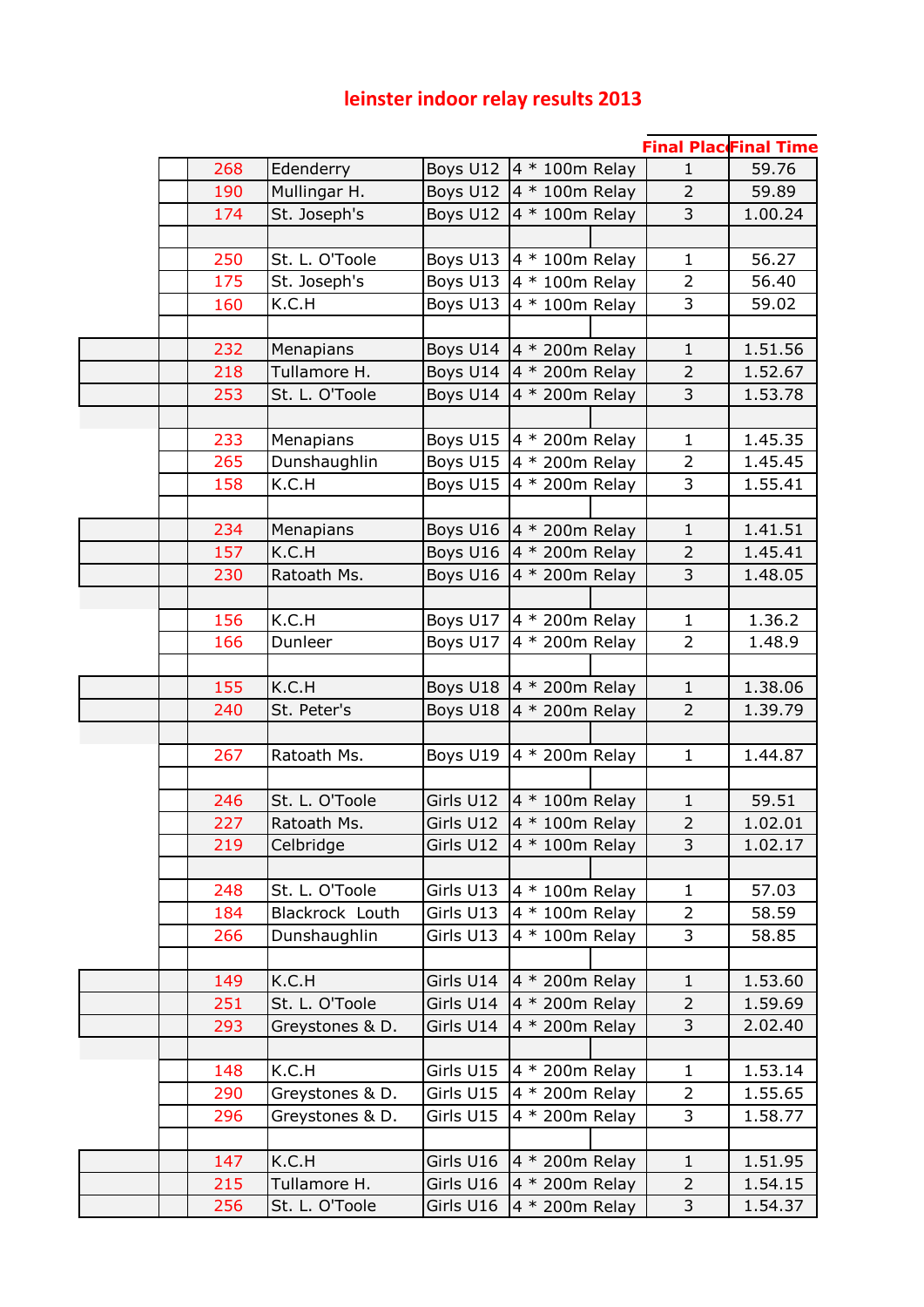|  | 257 | St. L. O'Toole  | Girls U17 | $4 * 200m$ Relay | 1              | 1.49.77 |
|--|-----|-----------------|-----------|------------------|----------------|---------|
|  | 146 | K.C.H           | Girls U17 | $4 * 200m$ Relay | 2              | 1.50.35 |
|  | 186 | Blackrock Louth | Girls U17 | $4 * 200m$ Relay | 3              | 1.54.35 |
|  |     |                 |           |                  |                |         |
|  | 145 | K.C.H           | Girls U18 | $4 * 200m$ Relay | $\mathbf{1}$   | 1.46.26 |
|  | 258 | St. L. O'Toole  | Girls U18 | 4 * 200m Relay   | $\overline{2}$ | 1.51.58 |
|  | 187 | Blackrock Louth | Girls U18 | $4 * 200m$ Relay | $\mathsf{3}$   | 1.56.30 |
|  |     |                 |           |                  |                |         |
|  | 144 | K.C.H           | Girls U19 | $4 * 200m$ Relay |                | 146.72  |
|  | 188 | Blackrock Louth | Girls U19 | $4 * 200m$ Relay | $\mathcal{P}$  | 1.56.18 |